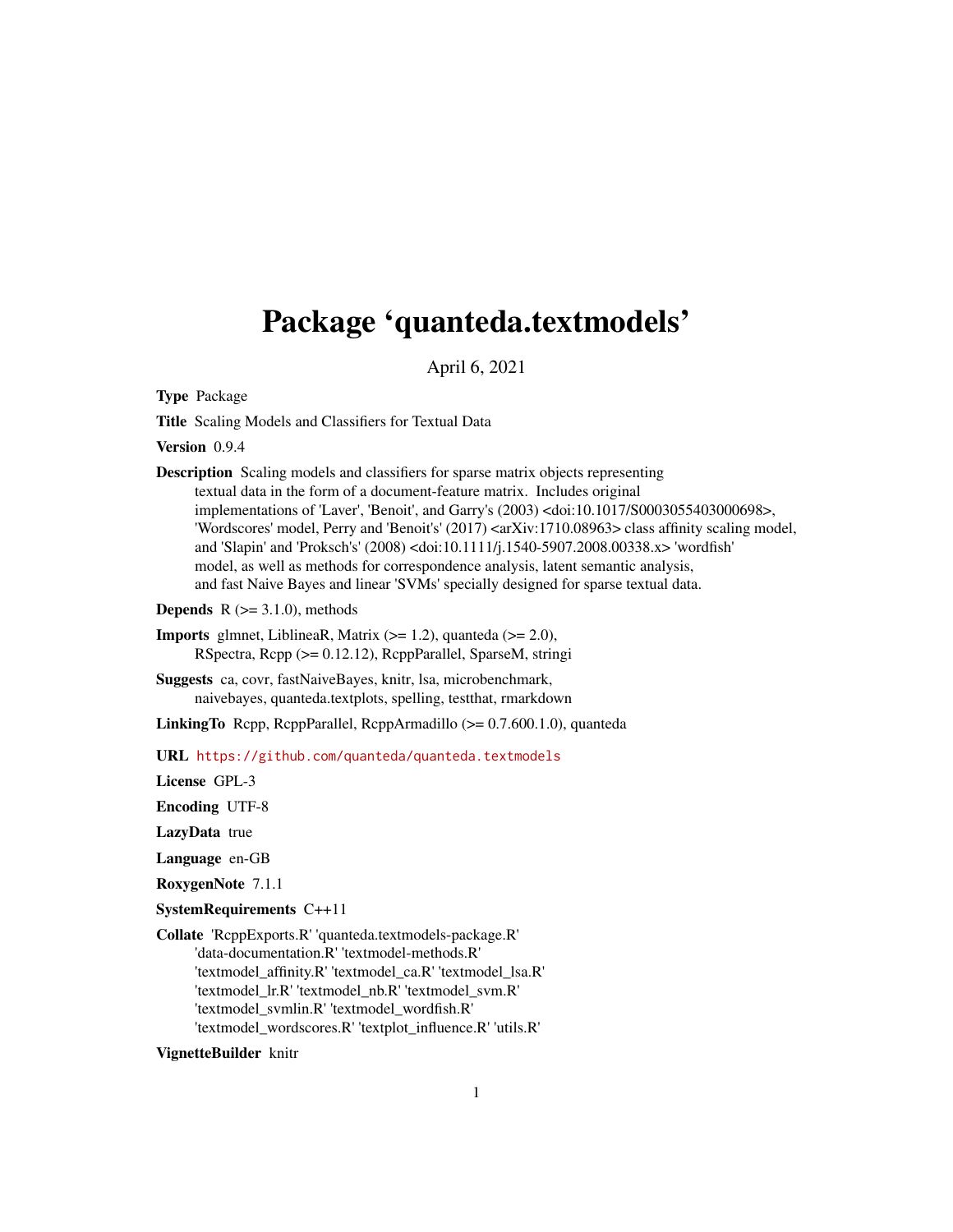#### <span id="page-1-0"></span>NeedsCompilation yes

Author Kenneth Benoit [cre, aut, cph]

(<https://orcid.org/0000-0002-0797-564X>), Kohei Watanabe [aut] (<https://orcid.org/0000-0001-6519-5265>), Haiyan Wang [aut] (<https://orcid.org/0000-0003-4992-4311>), Patrick O. Perry [aut] (<https://orcid.org/0000-0001-7460-127X>), Benjamin Lauderdale [aut] (<https://orcid.org/0000-0003-3090-0969>), Johannes Gruber [aut] (<https://orcid.org/0000-0001-9177-1772>), William Lowe [aut] (<https://orcid.org/0000-0002-1549-6163>), Vikas Sindhwani [cph] (authored svmlin C++ source code), European Research Council [fnd] (ERC-2011-StG 283794-QUANTESS)

Maintainer Kenneth Benoit <kbenoit@lse.ac.uk>

Repository CRAN

Date/Publication 2021-04-06 07:30:09 UTC

# R topics documented:

| Index | 20 |
|-------|----|
|       |    |
|       |    |
|       |    |
|       |    |
|       |    |
|       |    |
|       |    |
|       |    |
|       |    |
|       |    |
|       |    |
|       |    |

data\_corpus\_dailnoconf1991

*Confidence debate from 1991 Irish Parliament*

# Description

Texts of speeches from a no-confidence motion debated in the Irish Dáil from 16-18 October 1991 over the future of the Fianna Fail-Progressive Democrat coalition. (See Laver and Benoit 2002 for details.)

#### Usage

data\_corpus\_dailnoconf1991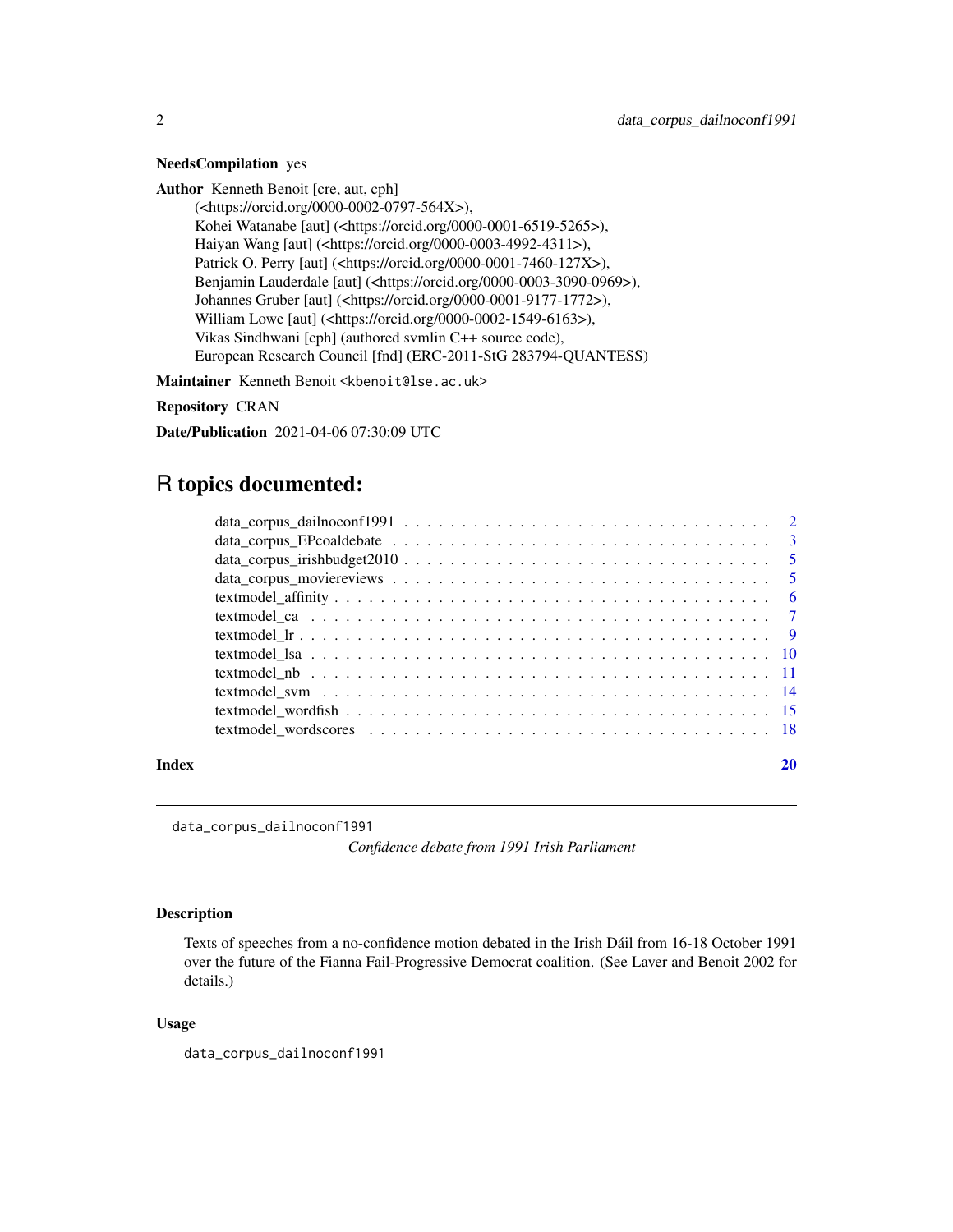# <span id="page-2-0"></span>Format

data\_corpus\_dailnoconf1991 is a corpus with 58 texts, including docvars for name, party, and position.

# Source

<https://www.oireachtas.ie/en/debates/debate/dail/1991-10-16/10/>

# References

Laver, M. & Benoit, K.R. (2002). [Locating TDs in Policy Spaces: Wordscoring Dáil Speeches.](https://kenbenoit.net/pdfs/Laver_Benoit_IPS_2002.pdf) *Irish Political Studies*, 17(1), 59–73.

Laver, M., Benoit, K.R., & Garry, J. (2003). [Estimating Policy Positions from Political Text using](https://kenbenoit.net/pdfs/WORDSCORESAPSR.pdf) [Words as Data.](https://kenbenoit.net/pdfs/WORDSCORESAPSR.pdf) *American Political Science Review*, 97(2), 311–331.

### Examples

```
## Not run:
library("quanteda")
data_dfm_dailnoconf1991 <- data_corpus_dailnoconf1991 %>%
    tokens(remove_punct = TRUE) %>%
    dfm()
tmod <- textmodel_affinity(data_dfm_dailnoconf1991,
                           c("Govt", "Opp", "Opp", rep(NA, 55)))
(pred <- predict(tmod))
dat <-
    data.frame(party = as.character(docvars(data_corpus_dailnoconf1991, "party")),
               govt = \text{coeff}(\text{pred})[, "Govt"],
               position = as.character(docvars(data_corpus_dailnoconf1991, "position")),
               stringsAsFactors = FALSE)
bymedian <- with(dat, reorder(paste(party, position), govt, median))
par(max = c(5, 6, 4, 2)+.1)boxplot(govt \sim bymedian, data = dat,
        horizontal = TRUE, las = 1,
        xlab = "Degree of support for government")
abline(h = 7.5, col = "red", lty = "dashed")text(c(0.9, 0.9), c(8.5, 6.5), c("Goverment", "Opposition"))
## End(Not run)
```
data\_corpus\_EPcoaldebate

*Crowd-labelled sentence corpus from a 2010 EP debate on coal subsidies*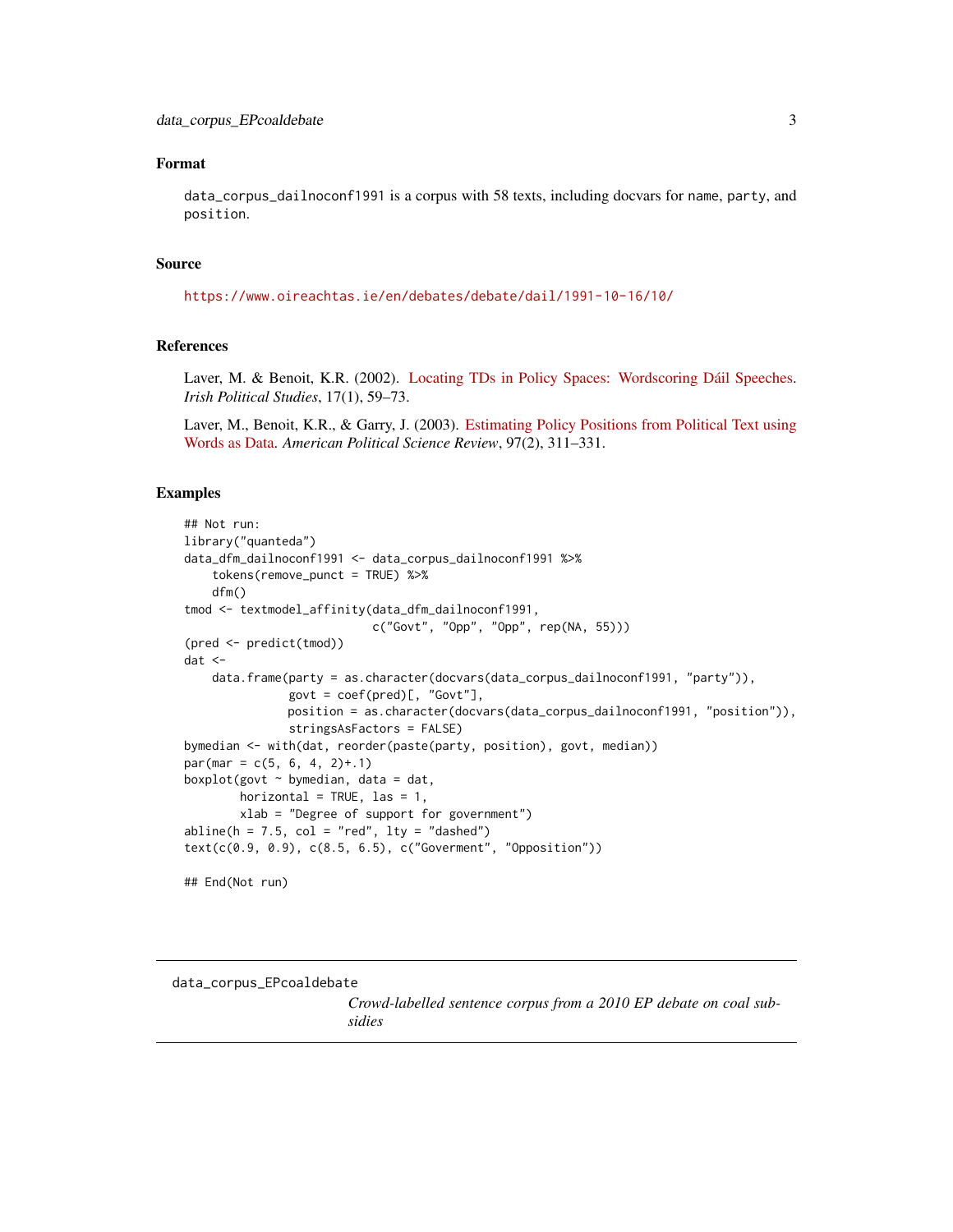#### <span id="page-3-0"></span>Description

A multilingual text corpus of speeches from a European Parliament debate on coal subsidies in 2010, with individual crowd codings as the unit of observation. The sentences are drawn from officially translated speeches from a debate over a European Parliament debate concerning a Commission report proposing an extension to a regulation permitting state aid to uncompetitive coal mines.

Each speech is available in six languages: English, German, Greek, Italian, Polish and Spanish. The unit of observation is the individual crowd coding of each natural sentence. For more information on the coding approach see Benoit et al. (2016).

#### Usage

data\_corpus\_EPcoaldebate

#### Format

The corpus consists of 16,806 documents (i.e. codings of a sentence) and includes the following document-level variables:

sentence\_id character; a unique identifier for each sentence

- crowd subsidy label factor; whether a coder labelled the sentence as "Pro-Subsidy", "Anti-Subsidy" or "Neutral or inapplicable"
- language factor; the language (translation) of the speech

name\_last character; speaker's last name

name first character; speaker's first name

ep\_group factor; abbreviation of the EP party group of the speaker

country factor; the speaker's country of origin

vote factor; the speaker's vote on the proposal (For/Against/Abstain/NA)

- coder\_id character; a unique identifier for each crowd coder
- coder\_trust numeric; the "trust score" from the Crowdflower platform used to code the sentences, which can theoretically range between 0 and 1. Only coders with trust scores above 0.8 are included in the corpus.

A [corpus](#page-0-0) object.

#### References

Benoit, K., Conway, D., Lauderdale, B.E., Laver, M., & Mikhaylov, S. (2016). Crowd-sourced Text Analysis: Reproducible and Agile Production of Political Data. *American Political Science Review*, 100,(2), 278–295. doi: [10.1017/S0003055416000058](https://doi.org/10.1017/S0003055416000058)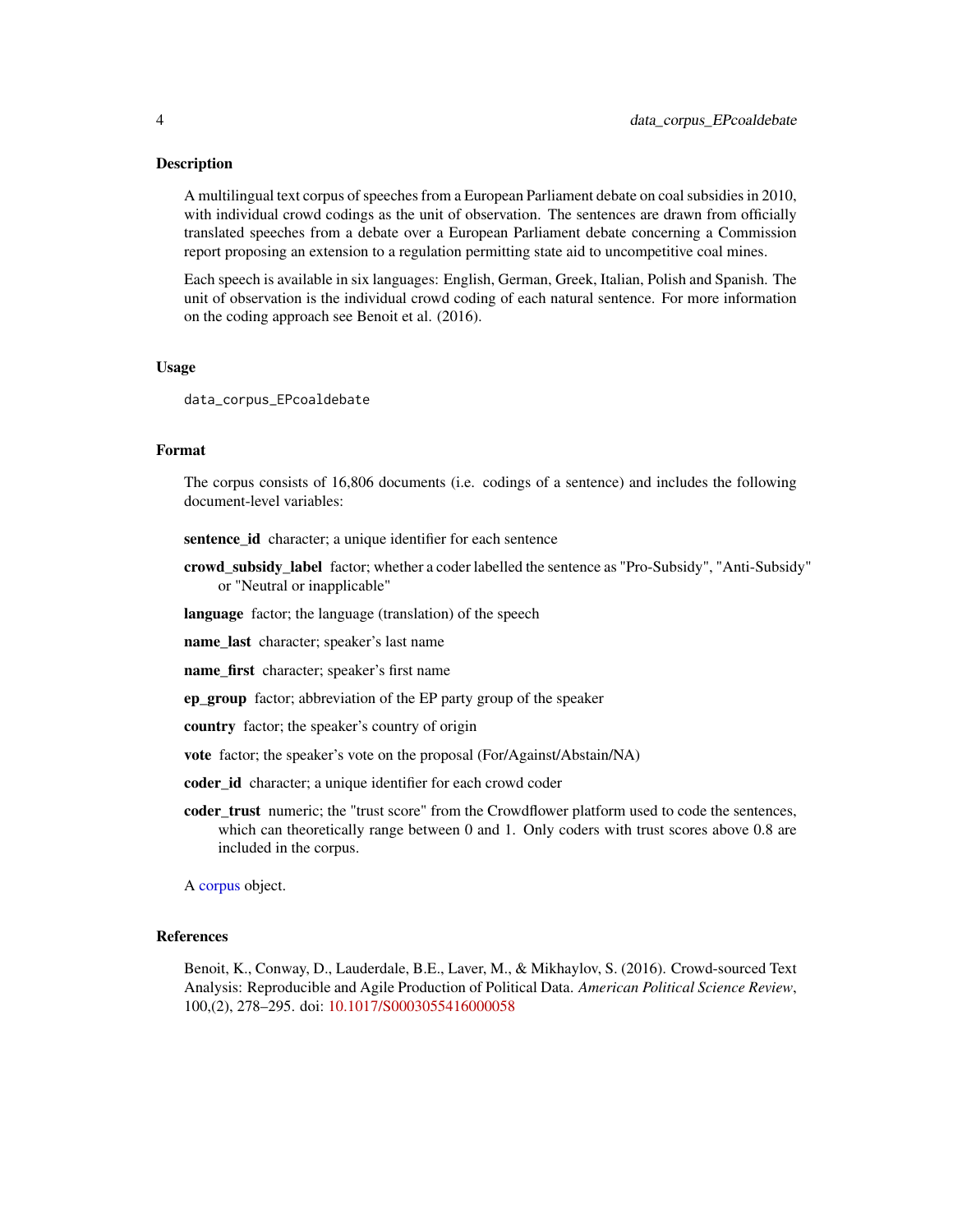<span id="page-4-0"></span>data\_corpus\_irishbudget2010

*Irish budget speeches from 2010*

#### Description

Speeches and document-level variables from the debate over the Irish budget of 2010.

#### Usage

data\_corpus\_irishbudget2010

#### Format

The corpus object for the 2010 budget speeches, with document-level variables for year, debate, serial number, first and last name of the speaker, and the speaker's party.

#### Details

At the time of the debate, Fianna Fáil (FF) and the Greens formed the government coalition, while Fine Gael (FG), Labour (LAB), and Sinn Féin (SF) were in opposition.

#### Source

Dáil Éireann Debate, [Budget Statement 2010.](http://oireachtasdebates.oireachtas.ie/debates%20authoring/debateswebpack.nsf/takes/dail2009120900022?opendocument) 9 December 2009. vol. 697, no. 3.

# References

Lowe, W. & Benoit, K.R. (2013). Validating Estimates of Latent Traits From Textual Data Using Human Judgment as a Benchmark. *Political Analysis*, 21(3), 298–313. doi: [10.1093/pan/mpt002.](https://doi.org/10.1093/pan/mpt002)

data\_corpus\_moviereviews

*Movie reviews with polarity from Pang and Lee (2004)*

# Description

A corpus object containing 2,000 movie reviews classified by positive or negative sentiment.

#### Usage

data\_corpus\_moviereviews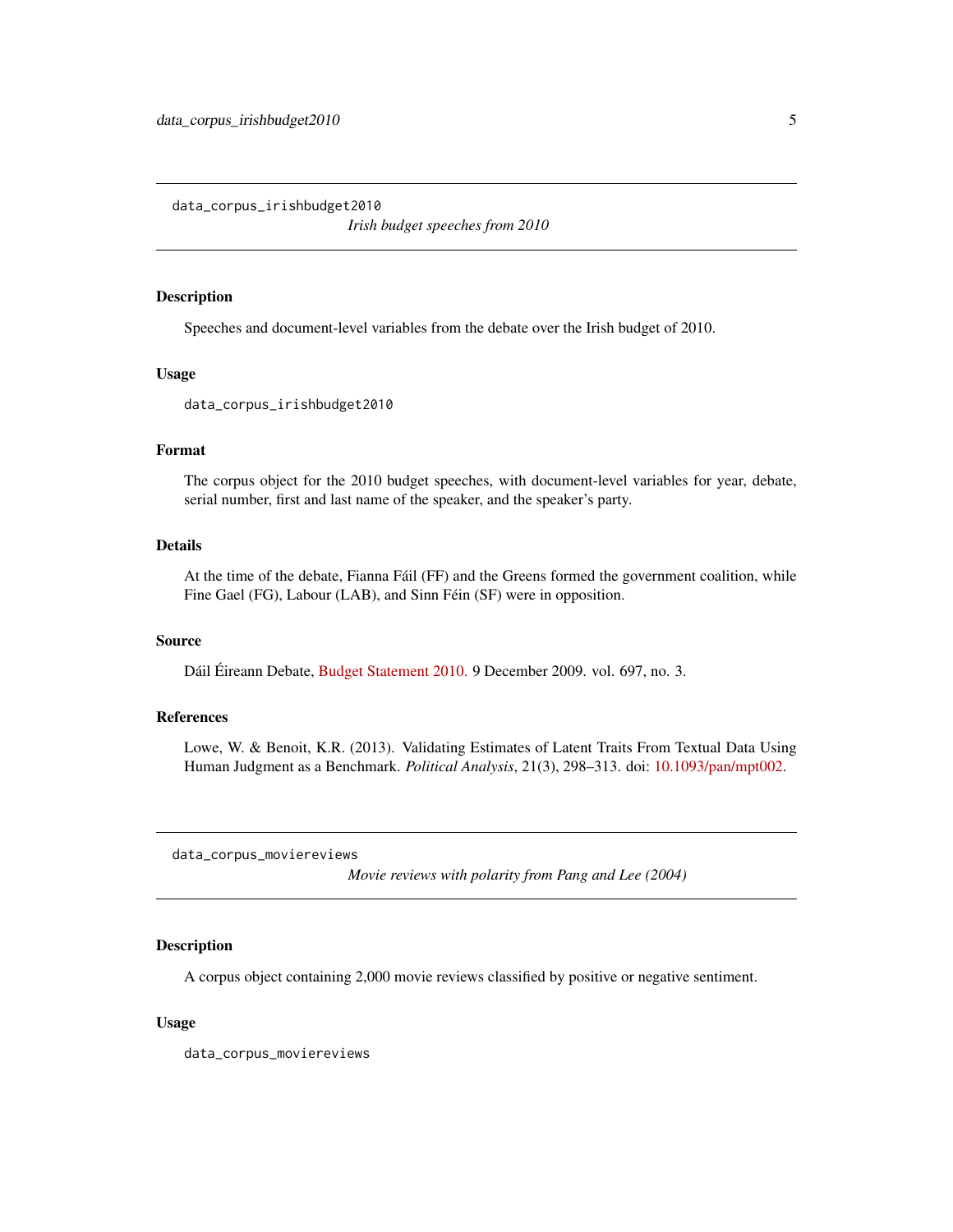#### <span id="page-5-0"></span>Format

The corpus includes the following document variables:

sentiment factor indicating whether a review was manually classified as positive pos or negative neg.

- id1 Character counting the position in the corpus.
- id2 Random number for each review.

# Details

For more information, see cat(meta(data\_corpus\_moviereviews,"readme")).

#### Source

<https://www.cs.cornell.edu/people/pabo/movie-review-data/>

# References

Pang, B., Lee, L. (2004) ["A Sentimental Education: Sentiment Analysis Using Subjectivity Sum](https://www.cs.cornell.edu/home/llee/papers/cutsent.pdf)[marization Based on Minimum Cuts."](https://www.cs.cornell.edu/home/llee/papers/cutsent.pdf), Proceedings of the ACL.

#### Examples

```
# check polarities
table(data_corpus_moviereviews$sentiment)
# make the data into sentences, because each line is a sentence
data_corpus_moviereviewsents <-
    quanteda::corpus_segment(data_corpus_moviereviews, "\n", extract_pattern = FALSE)
print(data_corpus_moviereviewsents, max_ndoc = 3)
```
<span id="page-5-1"></span>textmodel\_affinity *Class affinity maximum likelihood text scaling model*

## Description

textmodel\_affinity implements the maximum likelihood supervised text scaling method described in Perry and Benoit (2017).

#### Usage

```
textmodel_affinity(
 x,
 y,
 exclude = NULL,
  smooth = 0.5,
 ref\_smooth = 0.5,
  verbose = quanteda_options("verbose")
)
```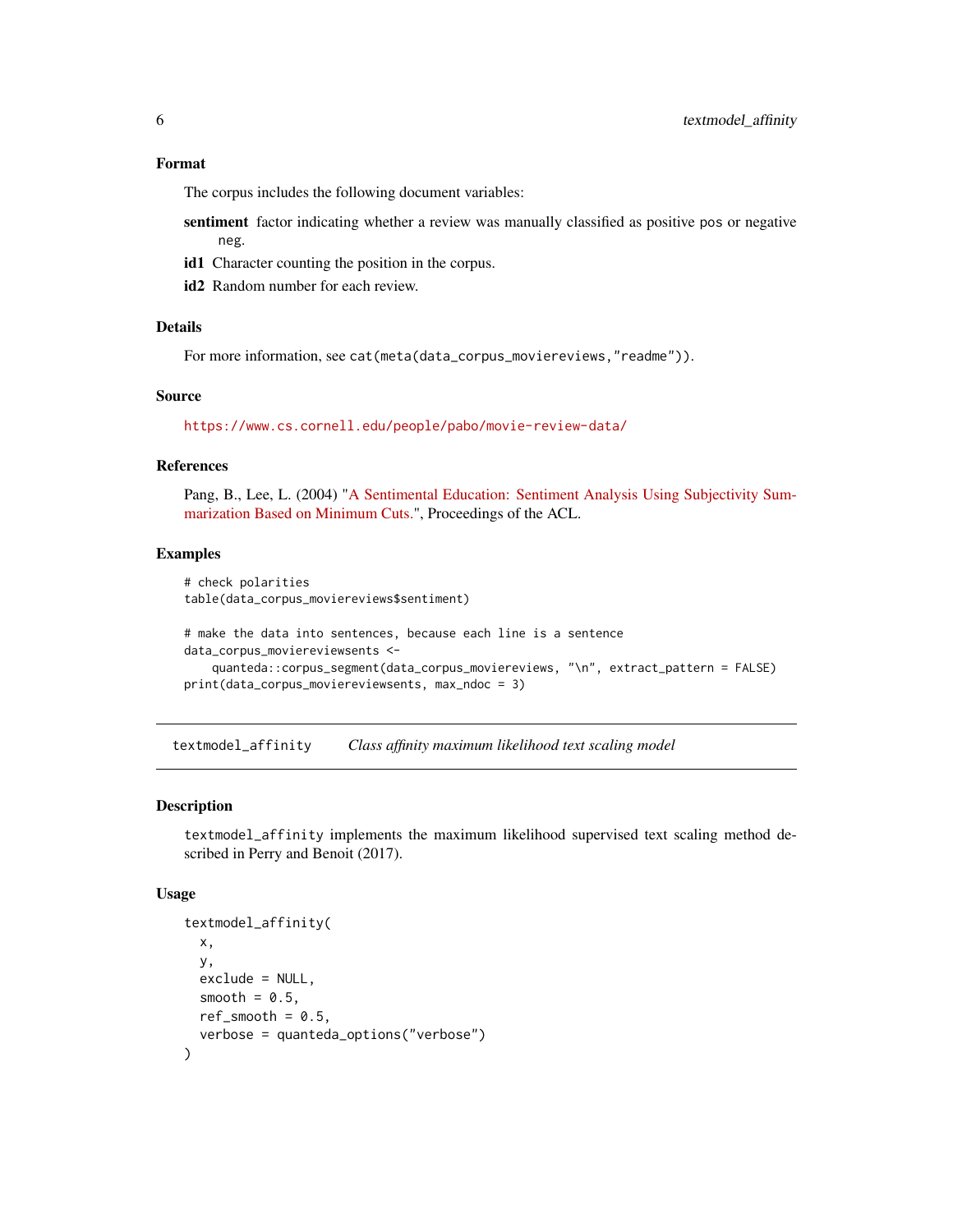# <span id="page-6-0"></span>textmodel\_ca 7

#### **Arguments**

| $\mathsf{x}$ | the dfm or bootstrap_dfm object on which the model will be fit. Does not need<br>to contain only the training documents, since the index of these will be matched<br>automatically. |
|--------------|-------------------------------------------------------------------------------------------------------------------------------------------------------------------------------------|
| y            | vector of training classes/scores associated with each document identified in<br>data                                                                                               |
| exclude      | a set of words to exclude from the model                                                                                                                                            |
| smooth       | a smoothing parameter for class affinities; defaults to 0.5 (Jeffreys prior). A<br>plausible alternative would be 1.0 (Laplace prior).                                              |
| ref smooth   | a smoothing parameter for token distributions; defaults to 0.5                                                                                                                      |
| verbose      | logical; if TRUE print diagnostic information during fitting.                                                                                                                       |

# Author(s)

Patrick Perry and Kenneth Benoit

# References

Perry, P.O. & Benoit, K.R. (2017). Scaling Text with the Class Affinity Model. [arXiv:1710.08963](https://arxiv.org/abs/1710.08963) [\[stat.ML\].](https://arxiv.org/abs/1710.08963)

#### See Also

[predict.textmodel\\_affinity\(\)](#page-0-0) for methods of applying a fitted [textmodel\\_affinity](#page-5-1) model object to predict quantities from (other) documents.

# Examples

```
(af <- textmodel_affinity(quanteda::data_dfm_lbgexample, y = c("L", NA, NA, NA, "R", NA)))
predict(af)
predict(af, newdata = quanteda::data_dfm_lbgexample[6, ])
## Not run:
# compute bootstrapped SEs
dfmat <- quanteda::bootstrap_dfm(data_corpus_dailnoconf1991, n = 10, remove_punct = TRUE)
textmodel_affinity(dfmat, y = c("Govt", "Opp", "Opp", rep(NA, 55)))
```
## End(Not run)

textmodel\_ca *Correspondence analysis of a document-feature matrix*

#### Description

textmodel\_ca implements correspondence analysis scaling on a [dfm.](#page-0-0) The method is a fast/sparse version of function [ca.](#page-0-0)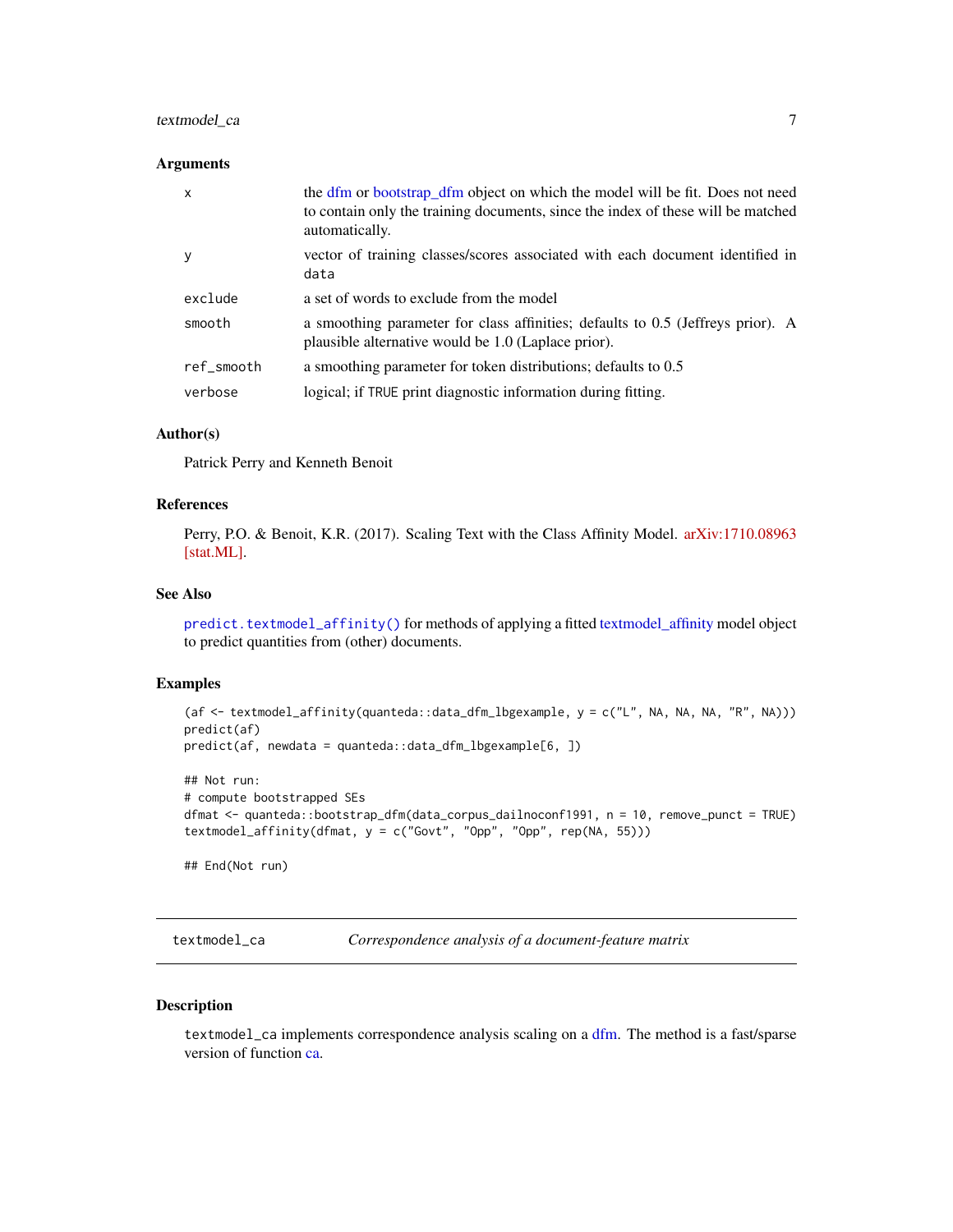<span id="page-7-0"></span>textmodel\_ca(x, smooth =  $0$ , nd = NA, sparse = FALSE, residual\_floor =  $0.1$ )

#### Arguments

| x              | the dfm on which the model will be fit                                                                                                                                                                   |
|----------------|----------------------------------------------------------------------------------------------------------------------------------------------------------------------------------------------------------|
| smooth         | a smoothing parameter for word counts; defaults to zero.                                                                                                                                                 |
| nd             | Number of dimensions to be included in output; if NA (the default) then the<br>maximum possible dimensions are included.                                                                                 |
| sparse         | retains the sparsity if set to TRUE; set it to TRUE if x (the dfm) is too big to be<br>allocated after converting to dense                                                                               |
| residual_floor | specifies the threshold for the residual matrix for calculating the truncated svd. Larger<br>value will reduce memory and time cost but might reduce accuracy; only appli-<br>cable when $sparse = TRUE$ |

# Details

[svds](#page-0-0) in the RSpectra package is applied to enable the fast computation of the SVD.

#### Value

textmodel\_ca() returns a fitted CA textmodel that is a special class of ca object.

#### Note

You may need to set sparse = TRUE) and increase the value of residual\_floor to ignore less important information and hence to reduce the memory cost when you have a very big [dfm.](#page-0-0) If your attempt to fit the model fails due to the matrix being too large, this is probably because of the memory demands of computing the  $V \times V$  residual matrix. To avoid this, consider increasing the value of residual\_floor by 0.1, until the model can be fit.

#### Author(s)

Kenneth Benoit and Haiyan Wang

## References

Nenadic, O. & Greenacre, M. (2007). [Correspondence Analysis in R, with Two- and Three](https://www.jstatsoft.org/v20/i03/)[dimensional Graphics: The ca package.](https://www.jstatsoft.org/v20/i03/) *Journal of Statistical Software*, 20(3).

#### See Also

[coef.textmodel\\_lsa\(\)](#page-0-0), [ca](#page-0-0)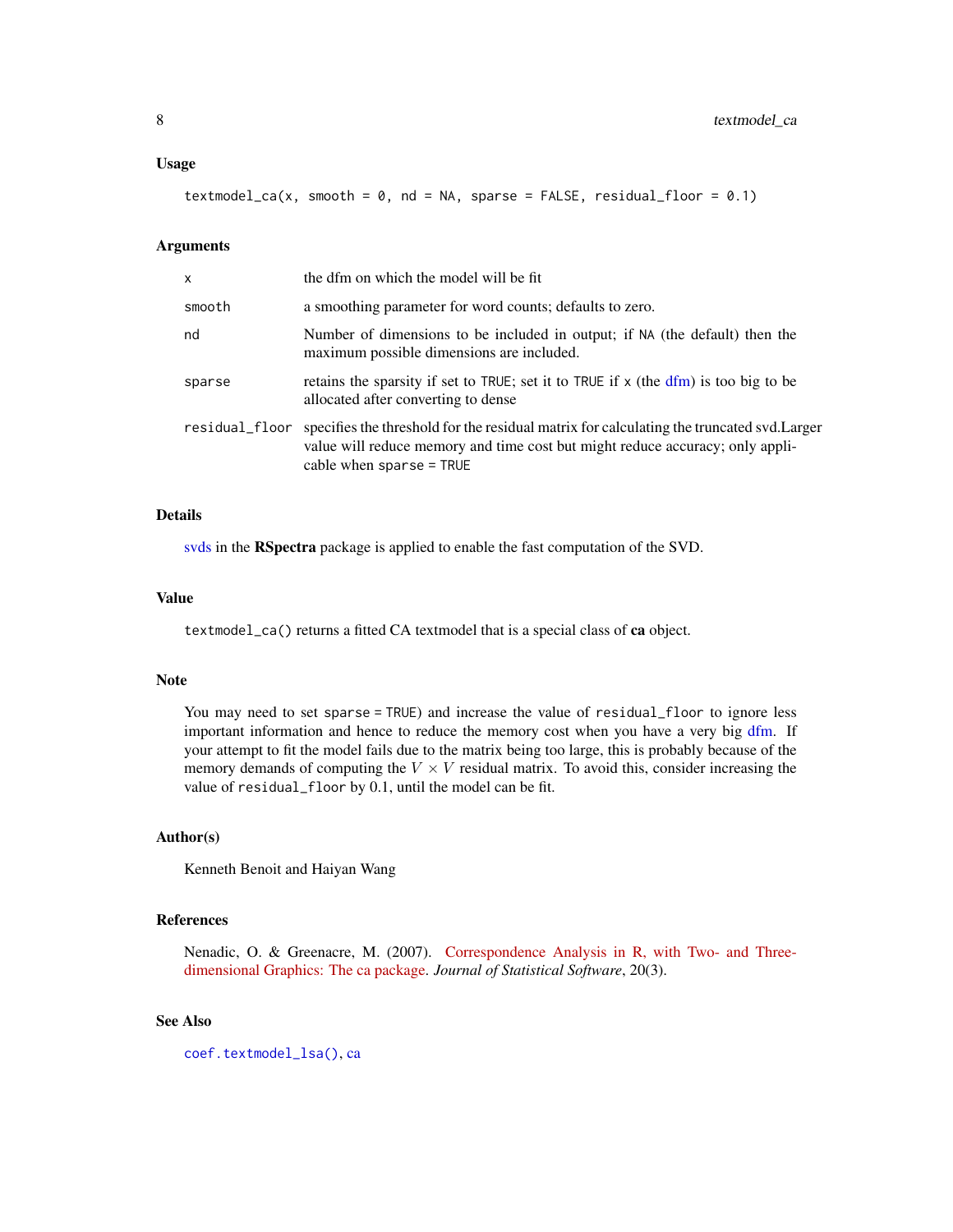# <span id="page-8-0"></span>textmodel\_lr 9

#### Examples

```
library("quanteda")
dfmat <- dfm(tokens(data_corpus_irishbudget2010))
tmod <- textmodel_ca(dfmat)
summary(tmod)
```
textmodel\_lr *Logistic regression classifier for texts*

#### Description

Fits a fast penalized maximum likelihood estimator to predict discrete categories from sparse [dfm](#page-0-0) objects. Using the glmnet package, the function computes the regularization path for the lasso or elasticnet penalty at a grid of values for the regularization parameter lambda. This is done automatically by testing on several folds of the data at estimation time.

# Usage

textmodel\_lr(x, y, ...)

#### Arguments

| X | the dfm on which the model will be fit. Does not need to contain only the<br>training documents.                                             |
|---|----------------------------------------------------------------------------------------------------------------------------------------------|
| У | vector of training labels associated with each document identified in train.<br>(These will be converted to factors if not already factors.) |
| . | additional arguments passed to $cv$ . glmnet()                                                                                               |

# References

Friedman, J., Hastie, T., & Tibshirani, R. (2010). Regularization Paths for Generalized Linear Models via Coordinate Descent. *Journal of Statistical Software* 33(1), 1-22. doi: [10.18637/jss.v033.i01](https://doi.org/10.18637/jss.v033.i01)

#### See Also

[cv.glmnet\(\)](#page-0-0), [predict.textmodel\\_lr\(\)](#page-0-0), [coef.textmodel\\_lr\(\)](#page-0-0)

```
## Example from 13.1 of _An Introduction to Information Retrieval_
library("quanteda")
corp < -corpus(c(d) = "Chinese Beijing Chinese",d2 = "Chinese Chinese Shanghai",
                 d3 = "Chinese Macao",
                 d4 = "Tokyo Japan Chinese",
                 d5 = "London England Chinese",
                 d6 = "Chinese Chinese Chinese Tokyo Japan"),
               docvars = data.frame(train = factor(c("Y", "Y", "Y", "N", "N", NA))))
```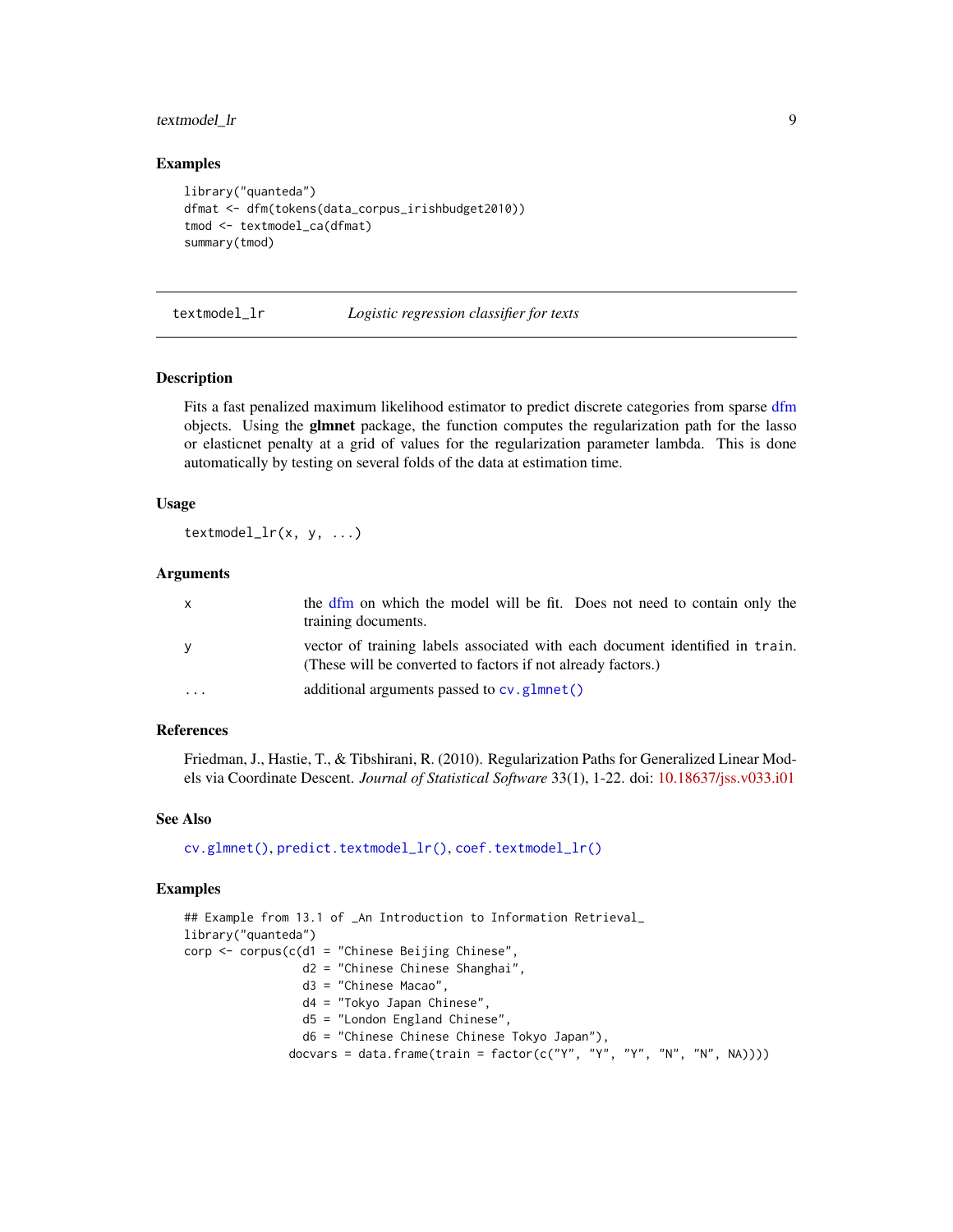```
dfmat <- dfm(tokens(corp), tolower = FALSE)
## simulate bigger sample as classification on small samples is problematic
set.seed(1)
dfmat <- dfm_sample(dfmat, 50, replace = TRUE)
## train model
(tmod1 <- textmodel_lr(dfmat, docvars(dfmat, "train")))
summary(tmod1)
coef(tmod1)
## predict probability and classes
predict(tmod1, type = "prob")
predict(tmod1)
```
textmodel\_lsa *Latent Semantic Analysis*

# Description

Fit the Latent Semantic Analysis scaling model to a [dfm,](#page-0-0) which may be weighted (for instance using [quanteda::dfm\\_tfidf\(\)](#page-0-0)).

# Usage

```
textmodel_lsa(x, nd = 10, margin = c("both", "documents", "features"))
```
# Arguments

| X      | the dfm on which the model will be fit            |
|--------|---------------------------------------------------|
| nd     | the number of dimensions to be included in output |
| margin | margin to be smoothed by the SVD                  |

#### Details

[svds](#page-0-0) in the RSpectra package is applied to enable the fast computation of the SVD.

# Note

The number of dimensions nd retained in LSA is an empirical issue. While a reduction in  $k$  can remove much of the noise, keeping too few dimensions or factors may lose important information.

# Author(s)

Haiyan Wang and Kohei Watanabe

<span id="page-9-0"></span>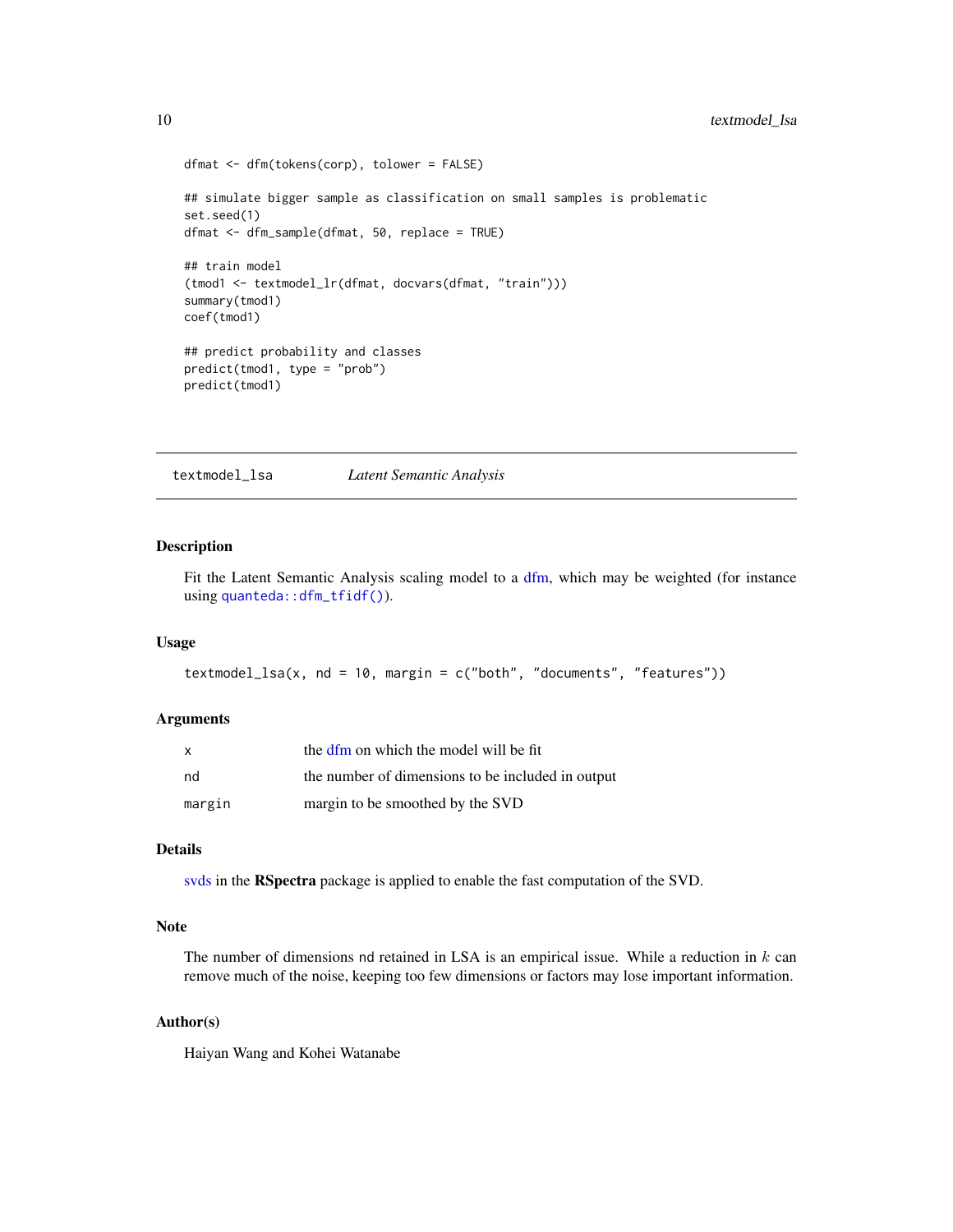#### <span id="page-10-0"></span>textmodel\_nb 11

#### References

Rosario, B. (2000). [Latent Semantic Indexing: An Overview.](http://www.cse.msu.edu/~cse960/Papers/LSI/LSI.pdf) *Technical report INFOSYS 240 Spring Paper, University of California, Berkeley.*

Deerwester, S., Dumais, S.T., Furnas, G.W., Landauer, T.K., & Harshman, R. (1990). [Indexing by](https://search.proquest.com/docview/1301252034) [Latent Semantic Analysis.](https://search.proquest.com/docview/1301252034) *Journal of the American Society for Information Science*, 41(6): 391.

# See Also

[predict.textmodel\\_lsa\(\)](#page-0-0), [coef.textmodel\\_lsa\(\)](#page-0-0)

#### Examples

```
library("quanteda")
dfmat <- dfm(tokens(data_corpus_irishbudget2010))
# create an LSA space and return its truncated representation in the low-rank space
tmod <- textmodel_lsa(dfmat[1:10, ])
head(tmod$docs)
```
# matrix in low\_rank LSA space tmod\$matrix\_low\_rank[,1:5]

```
# fold queries into the space generated by dfmat[1:10,]
# and return its truncated versions of its representation in the new low-rank space
pred <- predict(tmod, newdata = dfmat[11:14, ])
pred$docs_newspace
```
textmodel\_nb *Naive Bayes classifier for texts*

#### Description

Fit a multinomial or Bernoulli Naive Bayes model, given a dfm and some training labels.

#### Usage

```
textmodel_nb(
  x,
 y,
  smooth = 1,
 prior = c("uniform", "docfreq", "termfreq"),
  distribution = c("multinomial", "Bernoulli")
)
```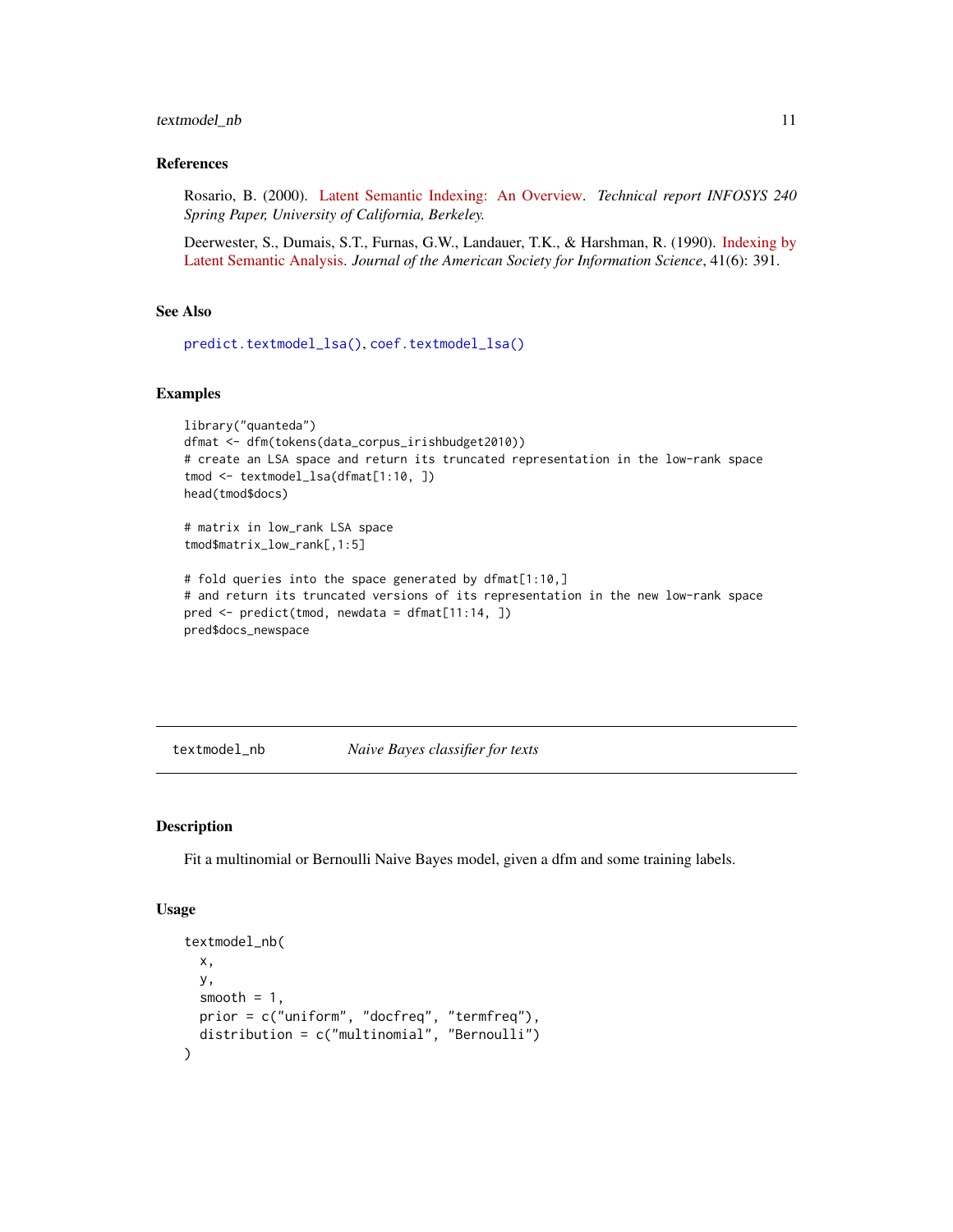# <span id="page-11-0"></span>**Arguments**

| $\mathsf{X}$ | the dfm on which the model will be fit. Does not need to contain only the<br>training documents.                                                                                          |
|--------------|-------------------------------------------------------------------------------------------------------------------------------------------------------------------------------------------|
| y            | vector of training labels associated with each document identified in train.<br>(These will be converted to factors if not already factors.)                                              |
| smooth       | smoothing parameter for feature counts, added to the feature frequency totals by<br>training class                                                                                        |
| prior        | prior distribution on texts; one of "uniform", "docfreq", or "termfreq". See<br>Prior Distributions below.                                                                                |
| distribution | count model for text features, can be multinomial or Bernoulli. To fit a "bi-<br>nary multinomial" model, first convert the dfm to a binary matrix using [quanteda::dfm_weight](x, scheme |

# Value

textmodel\_nb() returns a list consisting of the following (where  $I$  is the total number of documents,  $J$  is the total number of features, and  $k$  is the total number of training classes):

| call         | original function call                                                                                     |
|--------------|------------------------------------------------------------------------------------------------------------|
| param        | $k \times V$ ; class conditional posterior estimates                                                       |
| x            | the $N \times V$ training dfm x                                                                            |
| у            | the N-length y training class vector, where NAs will not be used will be retained<br>in the saved x matrix |
| distribution | character; the distribution of x for the NB model                                                          |
| priors       | numeric; the class prior probabilities                                                                     |
| smooth       | numeric; the value of the smoothing parameter                                                              |

#### Prior distributions

Prior distributions refer to the prior probabilities assigned to the training classes, and the choice of prior distribution affects the calculation of the fitted probabilities. The default is uniform priors, which sets the unconditional probability of observing the one class to be the same as observing any other class.

"Document frequency" means that the class priors will be taken from the relative proportions of the class documents used in the training set. This approach is so common that it is assumed in many examples, such as the worked example from Manning, Raghavan, and Schütze (2008) below. It is not the default in **quanteda**, however, since there may be nothing informative in the relative numbers of documents used to train a classifier other than the relative availability of the documents. When training classes are balanced in their number of documents (usually advisable), however, then the empirically computed "docfreq" would be equivalent to "uniform" priors.

Setting prior to "termfreq" makes the priors equal to the proportions of total feature counts found in the grouped documents in each training class, so that the classes with the largest number of features are assigned the largest priors. If the total count of features in each training class was the same, then "uniform" and "termfreq" would be the same.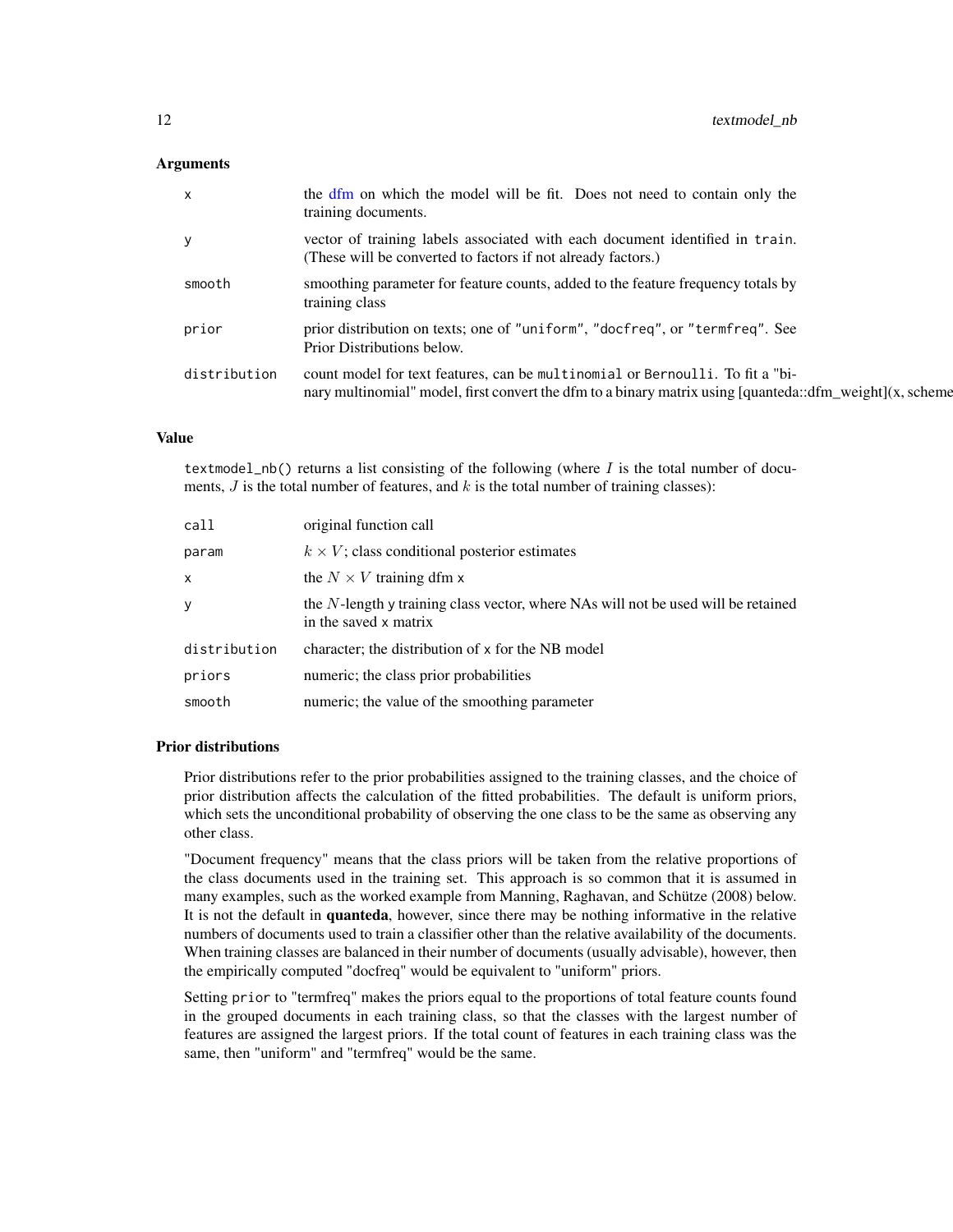#### <span id="page-12-0"></span>textmodel\_nb 13

#### Smoothing parameter

The smooth value is added to the feature frequencies, aggregated by training class, to avoid zero frequencies in any class. This has the effect of giving more weight to infrequent term occurrences.

#### Author(s)

Kenneth Benoit

# References

Manning, C.D., Raghavan, P., & Schütze, H. (2008). *An Introduction to Information Retrieval*. Cambridge: Cambridge University Press (Chapter 13). Available at [https://nlp.stanford.edu/](https://nlp.stanford.edu/IR-book/pdf/irbookonlinereading.pdf) [IR-book/pdf/irbookonlinereading.pdf](https://nlp.stanford.edu/IR-book/pdf/irbookonlinereading.pdf).

Jurafsky, D. & Martin, J.H. (2018). From *Speech and Language Processing: An Introduction to Natural Language Processing, Computational Linguistics, and Speech Recognition*. Draft of September 23, 2018 (Chapter 6, Naive Bayes). Available at [https://web.stanford.edu/~jurafsky/](https://web.stanford.edu/~jurafsky/slp3/) [slp3/](https://web.stanford.edu/~jurafsky/slp3/).

#### See Also

[predict.textmodel\\_nb\(\)](#page-0-0)

```
## Example from 13.1 of _An Introduction to Information Retrieval_
library("quanteda")
txt <- c(d1 = "Chinese Beijing Chinese",
         d2 = "Chinese Chinese Shanghai",
         d3 = "Chinese Macao",
         d4 = "Tokyo Japan Chinese",
         d5 = "Chinese Chinese Chinese Tokyo Japan")
x <- dfm(tokens(txt), tolower = FALSE)
y <- factor(c("Y", "Y", "Y", "N", NA), ordered = TRUE)
## replicate IIR p261 prediction for test set (document 5)
(tmod1 <- textmodel_nb(x, y, prior = "docfreq"))
summary(tmod1)
coef(tmod1)
predict(tmod1, type = "prob")
predict(tmod1)
# contrast with other priors
predict(textmodel_nb(x, y, prior = "uniform"))
predict(textmodel_nb(x, y, prior = "termfreq"))
## replicate IIR p264 Bernoulli Naive Bayes
tmod2 <- textmodel_nb(x, y, distribution = "Bernoulli", prior = "docfreq")
predict(tmod2, newdata = x[5, ], type = "prob")predict(tmod2, newdata = x[5, ])
```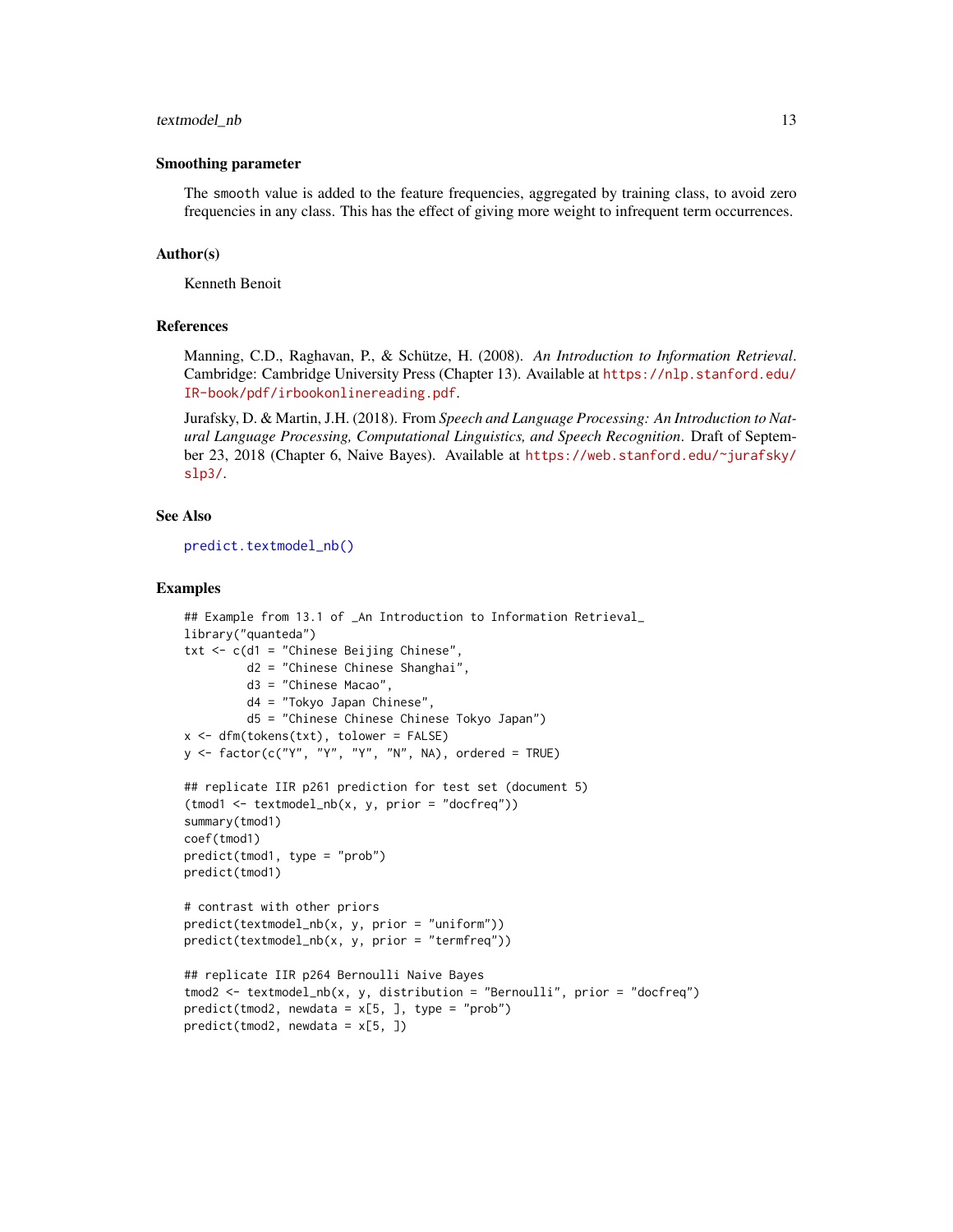<span id="page-13-0"></span>

# Description

Fit a fast linear SVM classifier for texts, using the LiblineaR package.

#### Usage

```
textmodel_svm(
  x,
 y,
 weight = c("uniform", "docfreq", "termfreq"),
 type = 1,
  ...
)
```
#### Arguments

| $\mathsf{x}$ | the dfm on which the model will be fit. Does not need to contain only the<br>training documents.                                                                                                                                                                                                      |
|--------------|-------------------------------------------------------------------------------------------------------------------------------------------------------------------------------------------------------------------------------------------------------------------------------------------------------|
| y            | vector of training labels associated with each document identified in train.<br>(These will be converted to factors if not already factors.)                                                                                                                                                          |
| weight       | weights for different classes for imbalanced training sets, passed to wi in LiblineaR: :LiblineaR().<br>"uniform" uses default; "docfreq" weights by the number of training exam-<br>ples, and "termfreq" by the relative sizes of the training classes in terms of<br>their total lengths in tokens. |
| type         | argument passed to the type argument in LiblineaR:: LiblineaR(); default is<br>1 for L2-regularized L2-loss support vector classification (dual)                                                                                                                                                      |
| .            | additional arguments passed to LiblineaR:: LiblineaR()                                                                                                                                                                                                                                                |
|              |                                                                                                                                                                                                                                                                                                       |

# References

R. E. Fan, K. W. Chang, C. J. Hsieh, X. R. Wang, and C. J. Lin. (2008) LIBLINEAR: A Library for Large Linear Classification. *Journal of Machine Learning Research* 9: 1871-1874. [https:](https://www.csie.ntu.edu.tw/~cjlin/liblinear/) [//www.csie.ntu.edu.tw/~cjlin/liblinear/](https://www.csie.ntu.edu.tw/~cjlin/liblinear/).

#### See Also

[LiblineaR::LiblineaR\(\)](#page-0-0) [predict.textmodel\\_svm\(\)](#page-0-0)

```
# use party leaders for govt and opposition classes
library("quanteda")
docvars(data_corpus_irishbudget2010, "govtopp") <-
    c(rep(NA, 4), "Gov", "Opp", NA, "Opp", NA, NA, NA, NA, NA, NA)
```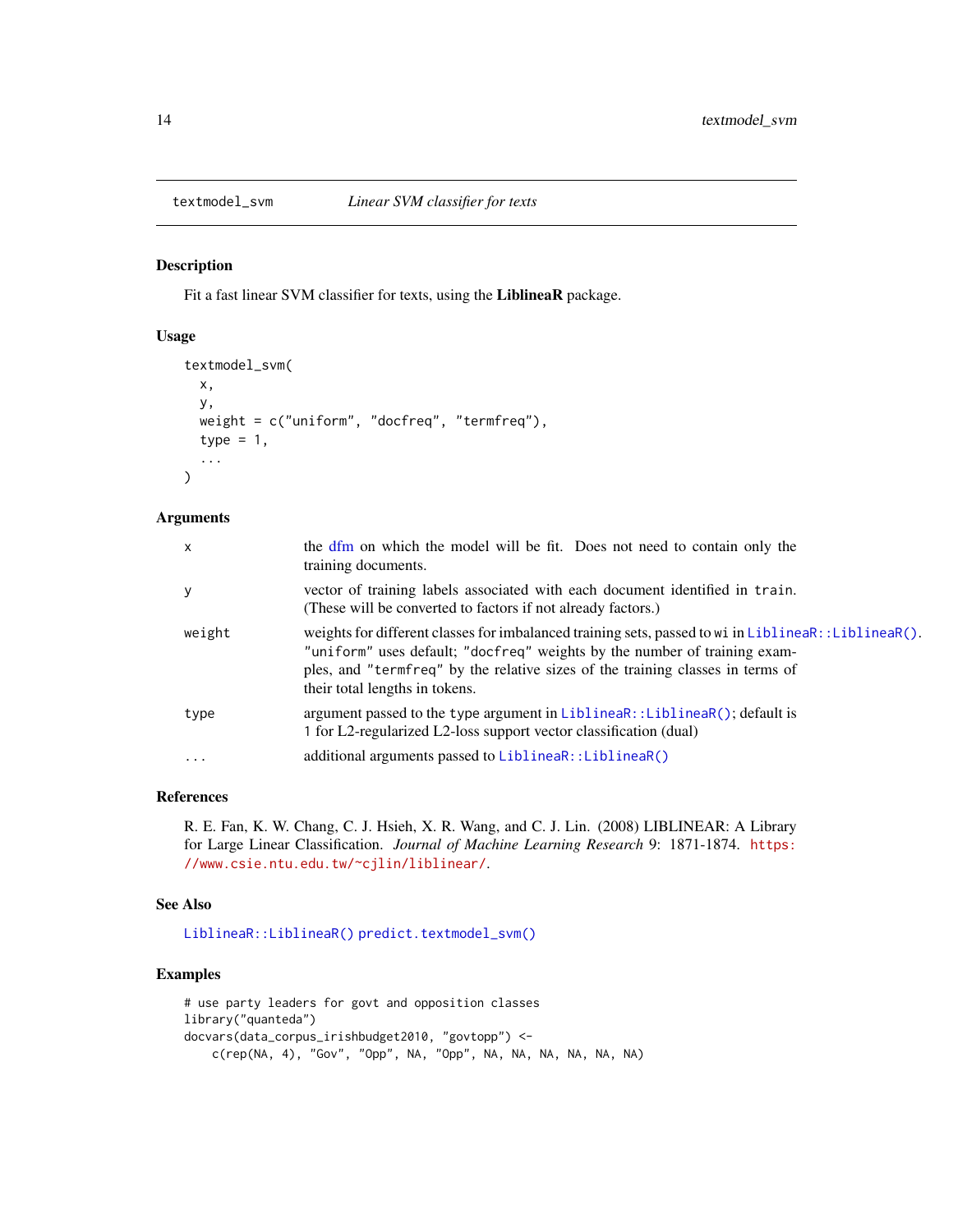# <span id="page-14-0"></span>textmodel\_wordfish 15

```
dfmat <- dfm(tokens(data_corpus_irishbudget2010))
tmod <- textmodel_svm(dfmat, y = dfmat$govtopp)
predict(tmod)
# multiclass problem - all party leaders
tmod2 <- textmodel_svm(dfmat,
   y = c(rep(NA, 3), "SF", "FF", "FG", NA, "LAB", NA, NA, "Green", rep(NA, 3)))
predict(tmod2)
```
textmodel\_wordfish *Wordfish text model*

# Description

Estimate Slapin and Proksch's (2008) "wordfish" Poisson scaling model of one-dimensional document positions using conditional maximum likelihood.

#### Usage

```
textmodel_wordfish(
  x,
 dir = c(1, 2),
 priors = c(Inf, Inf, 3, 1),
  tol = c(1e-06, 1e-08),dispersion = c("poisson", "quasipoisson"),
  dispersion_level = c("feature", "overall"),
  dispersion_floor = 0,
  sparse = FALSE,
  abs_err = FALSE,
  svd_sparse = TRUE,
  residual_floor = 0.5)
```
#### Arguments

| $\mathsf{x}$ | the dfm on which the model will be fit                                                                                                                                                                                                                                                                                       |
|--------------|------------------------------------------------------------------------------------------------------------------------------------------------------------------------------------------------------------------------------------------------------------------------------------------------------------------------------|
| dir          | set global identification by specifying the indexes for a pair of documents such<br>that $\hat{\theta}_{dir[1]} < \hat{\theta}_{dir[2]}$ .                                                                                                                                                                                   |
| priors       | prior precisions for the estimated parameters $\alpha_i$ , $\psi_j$ , $\beta_j$ , and $\theta_i$ , where <i>i</i> indexes<br>documents and $j$ indexes features                                                                                                                                                              |
| tol          | tolerances for convergence. The first value is a convergence threshold for the<br>log-posterior of the model, the second value is the tolerance in the difference<br>in parameter values from the iterative conditional maximum likelihood (from<br>conditionally estimating document-level, then feature-level parameters). |
| dispersion   | sets whether a quasi-Poisson quasi-likelihood should be used based on a single<br>dispersion parameter ("poisson"), or quasi-Poisson ("quasipoisson")                                                                                                                                                                        |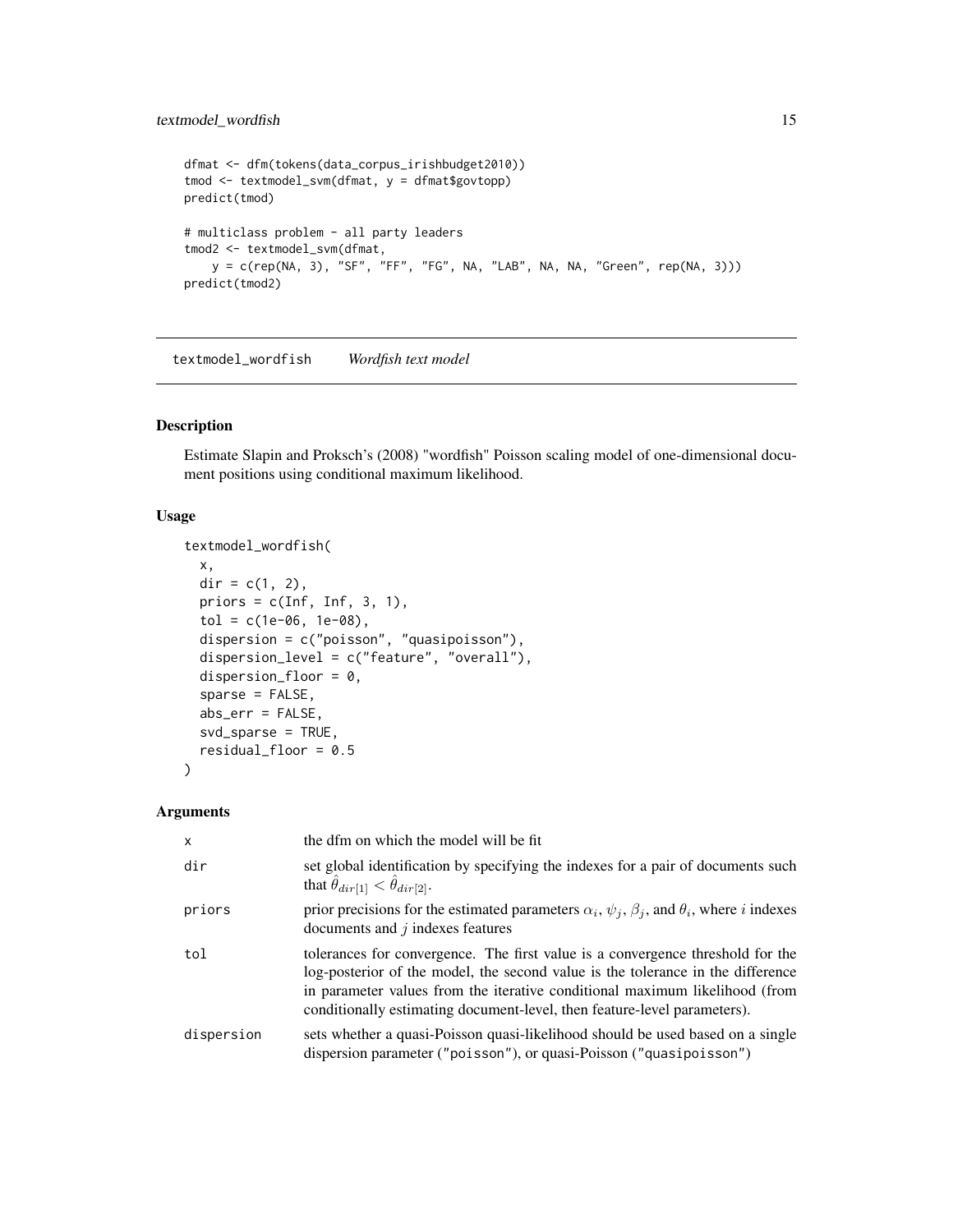| dispersion_level |                                                                                                                                                                                                                                                                                                      |
|------------------|------------------------------------------------------------------------------------------------------------------------------------------------------------------------------------------------------------------------------------------------------------------------------------------------------|
|                  | sets the unit level for the dispersion parameter, options are "feature" for term-<br>level variances, or "overall" for a single dispersion parameter                                                                                                                                                 |
| dispersion_floor |                                                                                                                                                                                                                                                                                                      |
|                  | constraint for the minimal underdispersion multiplier in the quasi-Poisson model.<br>Used to minimize the distorting effect of terms with rare term or document fre-<br>quencies that appear to be severely underdispersed. Default is 0, but this only<br>applies if dispersion $=$ "quasipoisson". |
| sparse           | specifies whether the "dfm" is coerced to dense. While setting this to TRUE will<br>make it possible to handle larger dfm objects (and make execution faster), it will<br>generate slightly different results each time, because the sparse SVD routine has<br>a stochastic element.                 |
| abs_err          | specifies how the convergence is considered                                                                                                                                                                                                                                                          |
| svd_sparse       | uses svd to initialize the starting values of theta, only applies when sparse =<br>TRUE                                                                                                                                                                                                              |
| residual_floor   | specifies the threshold for residual matrix when calculating the svds, only ap-<br>plies when sparse = TRUE                                                                                                                                                                                          |

# Details

The returns match those of Will Lowe's R implementation of wordfish (see the austin package), except that here we have renamed words to be features. (This return list may change.) We have also followed the practice begun with Slapin and Proksch's early implementation of the model that used a regularization parameter of  $se(\sigma) = 3$ , through the third element in priors.

# Value

An object of class textmodel\_fitted\_wordfish. This is a list containing:

| dir      | global identification of the dimension             |
|----------|----------------------------------------------------|
| theta    | estimated document positions                       |
| alpha    | estimated document fixed effects                   |
| beta     | estimated feature marginal effects                 |
| psi      | estimated word fixed effects                       |
| docs     | document labels                                    |
| features | feature labels                                     |
| sigma    | regularization parameter for betas in Poisson form |
| 11       | log likelihood at convergence                      |
| se.theta | standard errors for theta-hats                     |
| X        | dfm to which the model was fit                     |

# Note

In the rare situation where a warning message of "The algorithm did not converge." shows up, removing some documents may work.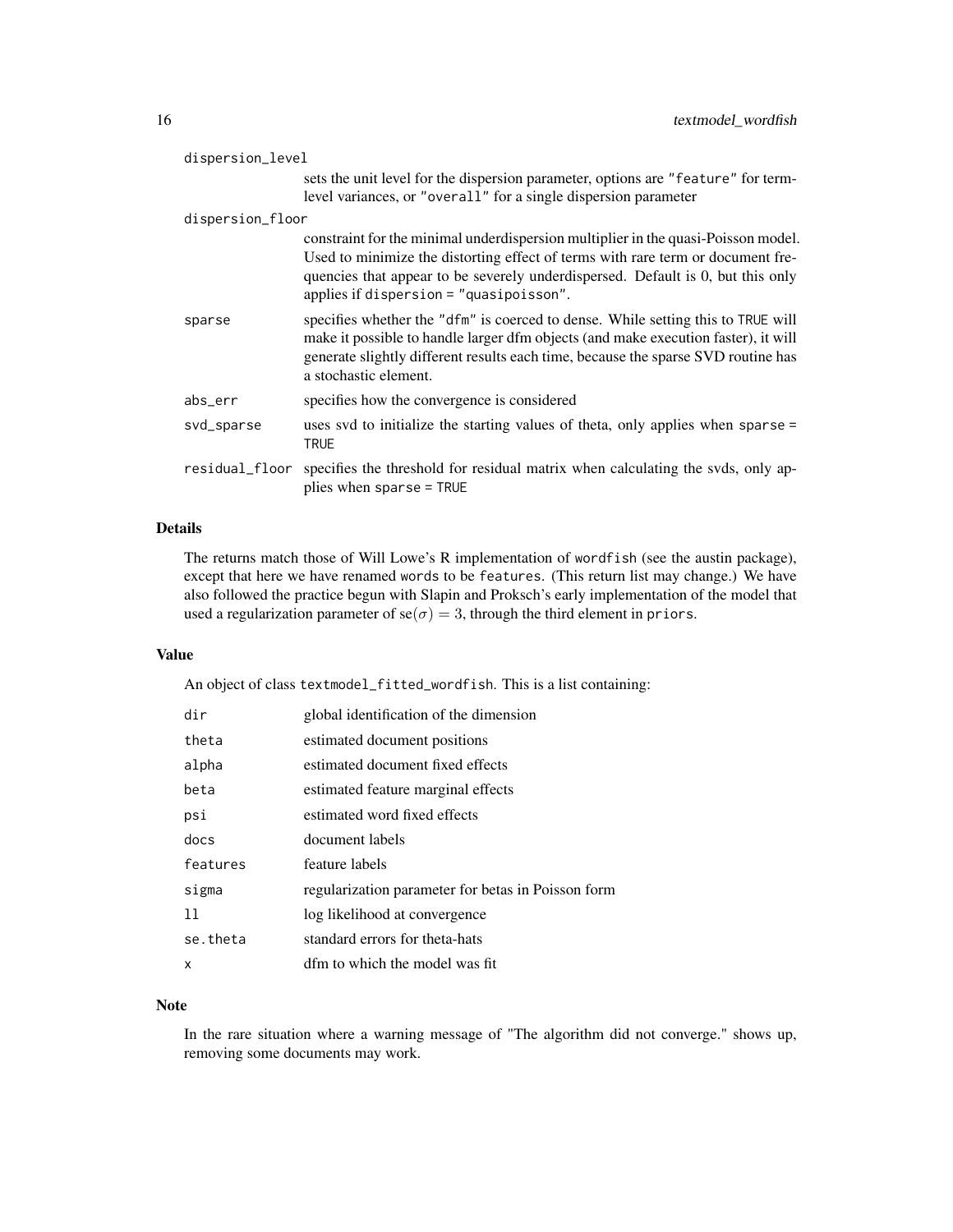#### <span id="page-16-0"></span>Author(s)

Benjamin Lauderdale, Haiyan Wang, and Kenneth Benoit

# References

Slapin, J. & Proksch, S.O. (2008). A Scaling Model for Estimating Time-Series Party Positions from Texts. doi: [10.1111/j.15405907.2008.00338.x.](https://doi.org/10.1111/j.1540-5907.2008.00338.x) *American Journal of Political Science*, 52(3), 705–772.

Lowe, W. & Benoit, K.R. (2013). Validating Estimates of Latent Traits from Textual Data Using Human Judgment as a Benchmark. doi: [10.1093/pan/mpt002.](https://doi.org/10.1093/pan/mpt002) *Political Analysis*, 21(3), 298–313.

## See Also

[predict.textmodel\\_wordfish\(\)](#page-0-0)

```
(tmod1 <- textmodel_wordfish(quanteda::data_dfm_lbgexample, dir = c(1,5)))
summary(tmod1, n = 10)
coef(tmod1)
predict(tmod1)
predict(tmod1, se.fit = TRUE)
predict(tmod1, interval = "confidence")
## Not run:
library("quanteda")
dfmat <- dfm(tokens(data_corpus_irishbudget2010))
(tmod2 <- textmodel_wordfish(dfmat, dir = c(6,5)))
(t \mod 3 \leq t \text{ extended}_wordfish(df \mod 3 \leq t \leq 6,5),
                              dispersion = "quasipoisson", dispersion_floor = 0))
(t \mod 4 \leq t \text{ extended}_wordfish(dfmat, dir = c(6,5)),dispersion = "quasipoisson", dispersion_floor = .5))
plot(tmod3$phi, tmod4$phi, xlab = "Min underdispersion = 0", ylab = "Min underdispersion = .5",
     xlim = c(0, 1.0), ylim = c(0, 1.0))plot(tmod3$phi, tmod4$phi, xlab = "Min underdispersion = 0", ylab = "Min underdispersion = .5",
     xlim = c(0, 1.0), ylim = c(0, 1.0), type = "n")underdispersedTerms <- sample(which(tmod3$phi < 1.0), 5)
which(featnames(dfmat) %in% names(topfeatures(dfmat, 20)))
text(tmod3$phi, tmod4$phi, tmod3$features,
     cex = .8, xlim = c(0, 1.0), ylim = c(0, 1.0), col = "grey90")
text(tmod3$phi['underdispersedTerms'], tmod4$phi['underdispersedTerms'],
     tmod3$features['underdispersedTerms'],
     cex = .8, xlim = c(0, 1.0), ylim = c(0, 1.0), col = "black")
if (requireNamespace("austin")) {
    tmod5 <- austin::wordfish(quanteda::as.wfm(dfmat), dir = c(6, 5))
    cor(tmod1$theta, tmod5$theta)
}
## End(Not run)
```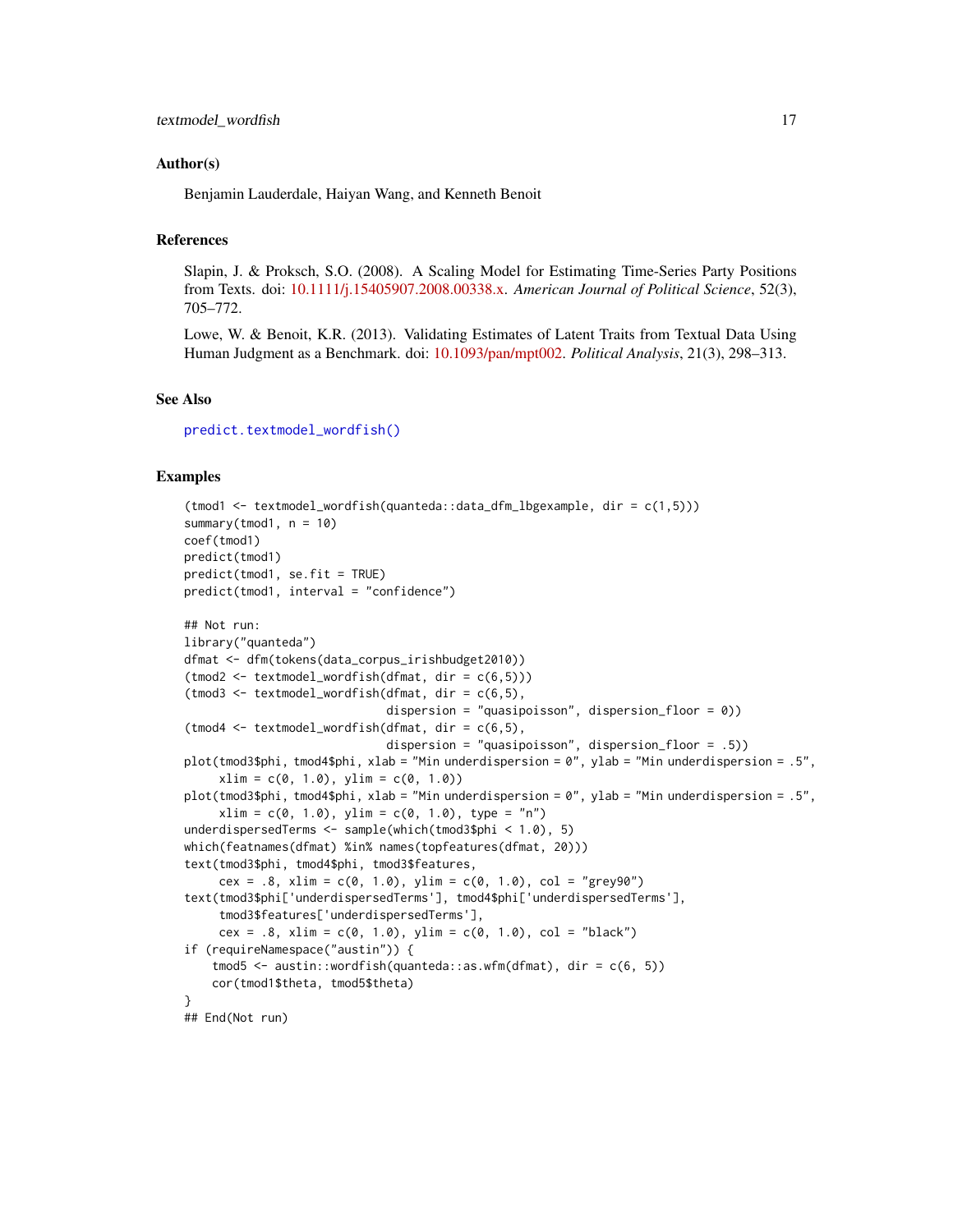#### <span id="page-17-1"></span><span id="page-17-0"></span>Description

textmodel\_wordscores implements Laver, Benoit and Garry's (2003) "Wordscores" method for scaling texts on a single dimension, given a set of anchoring or *reference* texts whose values are set through reference scores. This scale can be fitted in the linear space (as per LBG 2003) or in the logit space (as per Beauchamp 2012). Estimates of *virgin* or unknown texts are obtained using the predict() method to score documents from a fitted textmodel\_wordscores object.

#### Usage

```
textmodel_wordscores(x, y, scale = c("linear", "logit"), smooth = 0)
```
#### Arguments

| x      | the dfm on which the model will be trained                                                                                                                                  |
|--------|-----------------------------------------------------------------------------------------------------------------------------------------------------------------------------|
| У      | vector of training scores associated with each document in x                                                                                                                |
| scale  | scale on which to score the words; "linear" for classic LBG linear posterior<br>weighted word class differences, or "logit" for log posterior differences                   |
| smooth | a smoothing parameter for word counts; defaults to zero to match the LBG<br>(2003) method. See Value below for additional information on the behaviour<br>of this argument. |

# Details

The textmodel\_wordscores() function and the associated [predict\(\)](#page-0-0) method are designed to function in the same manner as  $stats::predict.lm()$ . coef() can also be used to extract the word coefficients from the fitted textmodel\_wordscores object, and summary() will print a nice summary of the fitted object.

#### Value

A fitted textmodel\_wordscores object. This object will contain a copy of the input data, but in its original form without any smoothing applied. Calling [predict.textmodel\\_wordscores\(\)](#page-0-0) on this object without specifying a value for newdata, for instance, will predict on the unsmoothed object. This behaviour differs from versions of **quanteda**  $\leq 1.2$ .

#### Author(s)

Kenneth Benoit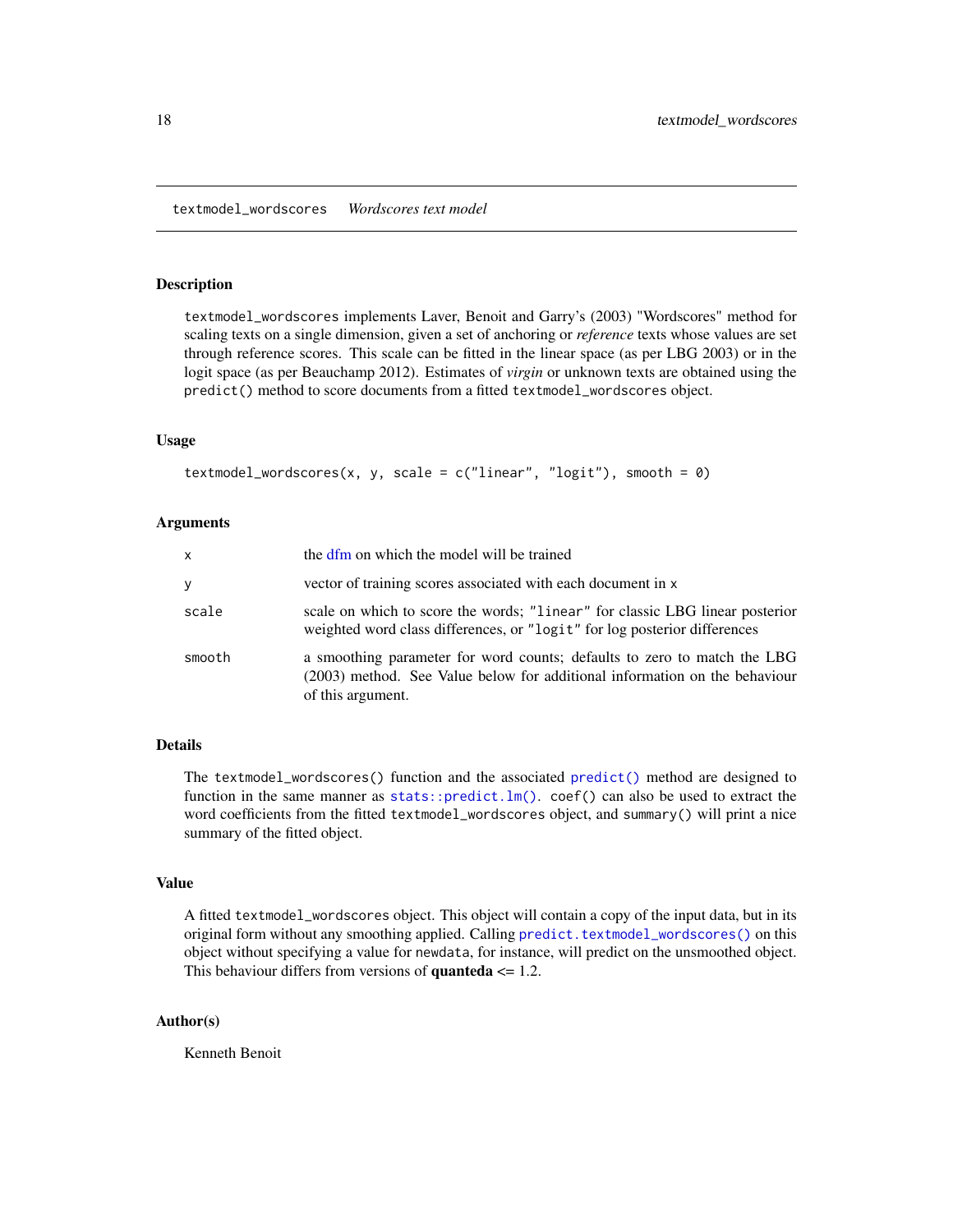# <span id="page-18-0"></span>References

Laver, M., Benoit, K.R., & Garry, J. (2003). [Estimating Policy Positions from Political Text using](https://kenbenoit.net/pdfs/WORDSCORESAPSR.pdf) [Words as Data.](https://kenbenoit.net/pdfs/WORDSCORESAPSR.pdf) *American Political Science Review*, 97(2), 311–331.

Beauchamp, N. (2012). [Using Text to Scale Legislatures with Uninformative Voting.](http://nickbeauchamp.com/work/Beauchamp_scaling_current.pdf) New York University Mimeo.

Martin, L.W. & Vanberg, G. (2007). A Robust Transformation Procedure for Interpreting Political Text. *Political Analysis* 16(1), 93–100. doi: [10.1093/pan/mpm010](https://doi.org/10.1093/pan/mpm010)

# See Also

[predict.textmodel\\_wordscores\(\)](#page-0-0) for methods of applying a fitted [textmodel\\_wordscores](#page-17-1) model object to predict quantities from (other) documents.

```
(tmod <- textmodel_wordscores(quanteda::data_dfm_lbgexample, y = c(seq(-1.5, 1.5, .75), NA)))
summary(tmod)
coef(tmod)
predict(tmod)
predict(tmod, rescaling = "lbg")
predict(tmod, se.fit = TRUE, interval = "confidence", rescaling = "mv")
```